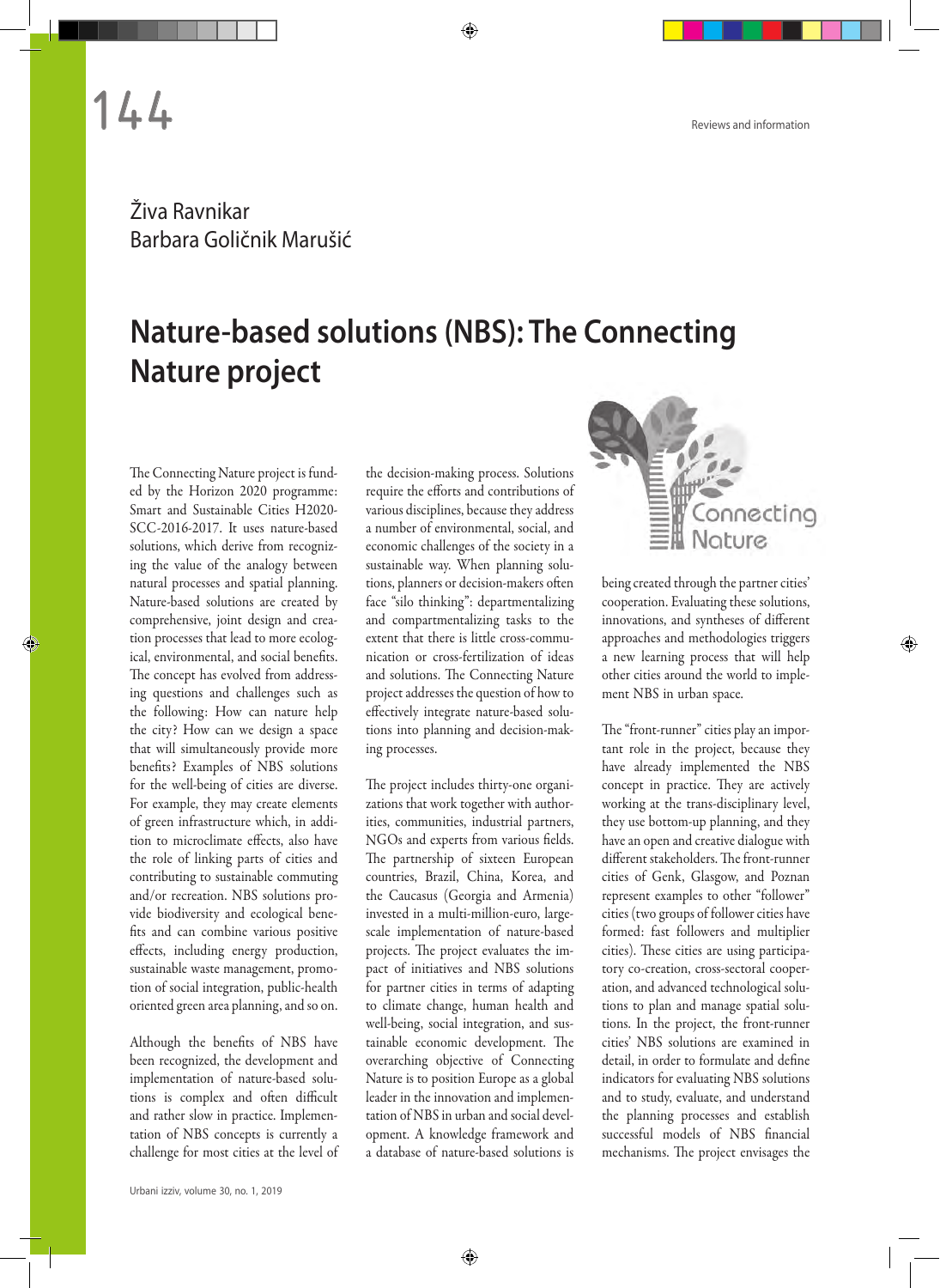development of a mechanism for monitoring and evaluating the effectiveness of the implementation of NBS solutions using impact indicators (climate change adaptation and resilience, health and wellbeing, social cohesion, economic development potential, and green business opportunities) and assessment criteria (cost effectiveness, inclusivity, policy-embeddedness, and stakeholder endorsement). This mechanism will be based on the already implemented NBS solutions of front-runner cities and will be used to measure progress towards the set goals at different stages of the NBS solutions.

The front-runner cities are dealing with several different challenges in the various stages of development. To illustrate, Genk is actively involved in the project, by planning and implementing the Schansbroek project in the Stiemerbeek valley, with focused transparent insights into the process of planning and evaluating the project solutions. The area has a distinctive industrial character and exceptional cultural diversity in the population. The urbanized part of the valley contributes to water pollution, makes it more difficult to regulate the level of groundwater, and consequently is harming the biodiversity of the area. Therefore, the regeneration of the water system in the form of renaturation is a key step and challenge. A nature-based solution envisages a linear design of a multi-functional park along a water channel. In the rainy months, the area represents a protective flood buffer for the settlement, whereas in the dry period, the design elements of green and blue infrastructure offer recreation space. The area is ecologically important, so the renaturation will improve biodiversity and spatial degradation. Due to its very complex technological solutions, the Genk project will be able to search for innovative participative financing models based on Connecting Nature. In the social aspect, the nature-based solution of the Stiemerbeek



**Figure 1:** Water channel in the Schansbroek area (source: project homepage).

park represents a reference to other projects, because it incorporates the aspect of recreation into its design, promotes the concept of sustainable mobility, provides biodiversity, and represents an example of stakeholder involvement in the creation of a public space. It represents a way to use the diversity of the population, despite the cultural barriers, as a mean of co-creating, integrating, and ensuring social cohesion.

NBS solutions are not limited only to larger multi-functional areas. Genk is also involved in Connecting Nature with the project "Beeplan", which provides a bee-friendly city with a network of relevant bee spaces. The project involves a network of different stakeholders, which represent an example of how project develops from the initiatives and participation of individuals to effective management. Glasgow, for example, is implementing a "Stalled Spaces" project. Given the fact that a lot of the city's land is polluted, the costs of remediation of such degraded land increase the costs of constructing buildings or land consolidation. Thus, they are seeking solutions with temporary land use, which contribute to the nature-based solutions if they help improve the environment. The project allows residents to use land for temporary purposes, which brings benefits to communities and is a rational use of space. The community creates space according to the neighbourhood needs, taking into account the characteristics of the degraded land. According to this concept, Glasgow's local inhabitants have taken over 100 areas where various temporary uses are taking place, such as gardening in raised

beds, urban gymnasiums, playgrounds, and artistic activities.

The Connecting Nature project in the city of Poznan addresses the effects of climate change, especially heatwaves and floods. The densely populated urban centre has impermeable urbanized floors, which limit the ability to retain moisture in dry months, creating inappropriate microclimate conditions in the city. When there is intense precipitation, the population faces floods due to poor water drainage, which has a negative impact on the quality of life itself. To improve conditions in the city, pocket parks are being planned on the abandoned, unused, and degraded areas within residential areas. These parks will connect the city with green corridors, improve microclimate conditions, provide recreation and social opportunities, and the permeable soils will relieve the rainwater burden on the drainage infrastructure.

Front-runner cities in the project are followed by partner cities looking for knowledge and experience with nature-based solutions. The Connecting Nature project aims to transfer knowl-



**Figure 2:** Temporary use in Glasgow (source: project homepage).